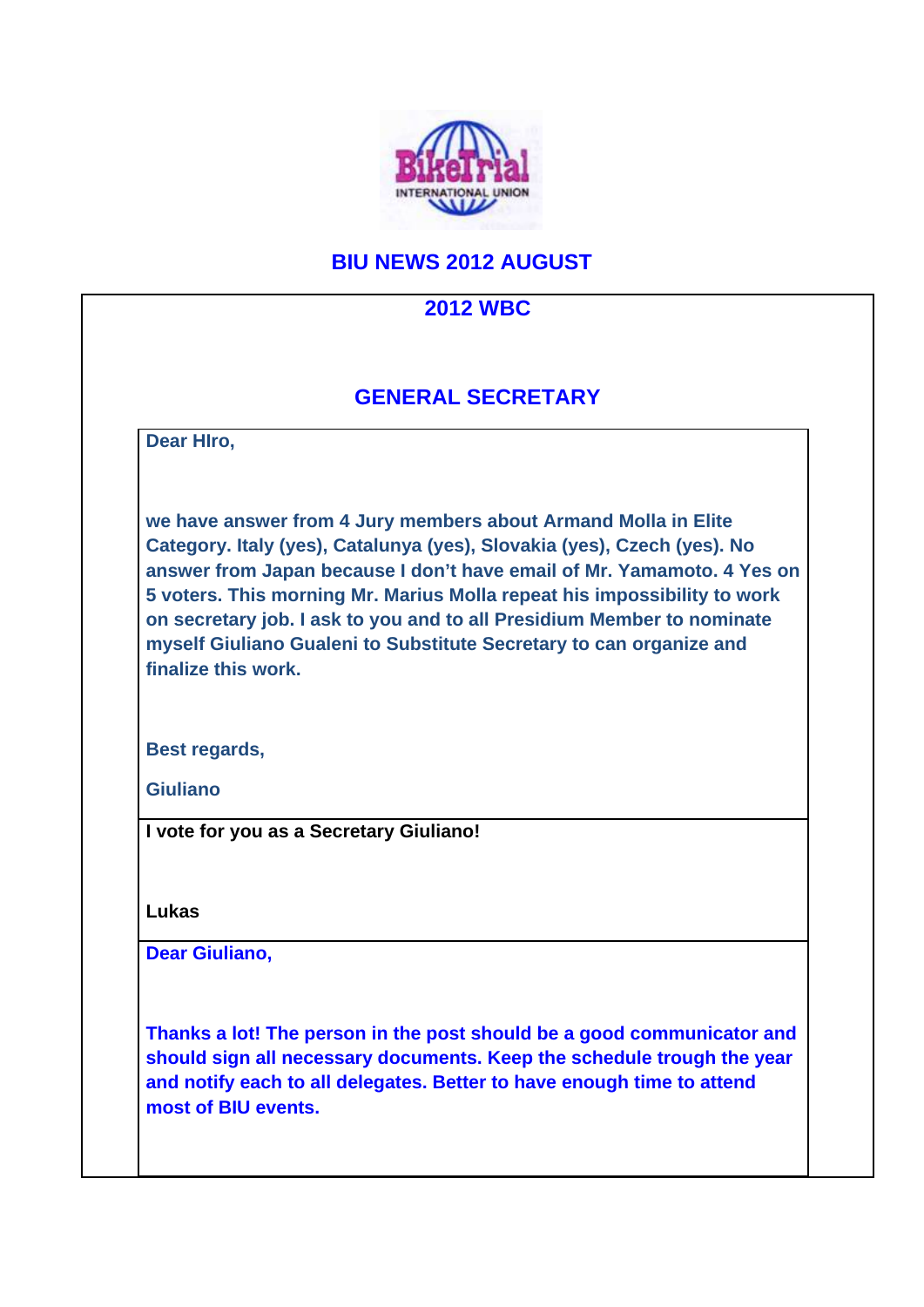**Sincerely yours,**

**Hiro**

|                                                                                                                                                                                                                                                                                                                                                                                                                                                                                                                                                          | <b>MINUTES OF BIU GENERAL ASSEMBLY</b> |   |                    |
|----------------------------------------------------------------------------------------------------------------------------------------------------------------------------------------------------------------------------------------------------------------------------------------------------------------------------------------------------------------------------------------------------------------------------------------------------------------------------------------------------------------------------------------------------------|----------------------------------------|---|--------------------|
| Dear delegates,                                                                                                                                                                                                                                                                                                                                                                                                                                                                                                                                          |                                        |   |                    |
| Enclosed I am sending you The Minutes Of The BIU General Assembly<br>2012. The document was prepared by Mr. Martin Hanzal from the Czech<br>Republic. I was very pleased that I could help you in Sonico to start a new<br>era of BikeTrial. I hope that now we have set strong foundations for<br>further BikeTrial development. Looking at your last communication it<br>seems to work very well from beginning. I wish all the new Presidium<br>members as well as delegates good luck and also to have satisfaction<br>from your work for our sport. |                                        |   |                    |
| Best regards,                                                                                                                                                                                                                                                                                                                                                                                                                                                                                                                                            |                                        |   |                    |
| <b>Libor Musil</b>                                                                                                                                                                                                                                                                                                                                                                                                                                                                                                                                       |                                        |   |                    |
|                                                                                                                                                                                                                                                                                                                                                                                                                                                                                                                                                          |                                        |   |                    |
| <b>EBU President</b>                                                                                                                                                                                                                                                                                                                                                                                                                                                                                                                                     |                                        |   |                    |
| <b>Dear libor</b>                                                                                                                                                                                                                                                                                                                                                                                                                                                                                                                                        |                                        |   |                    |
| <b>Thank</b><br><b>Besr</b>                                                                                                                                                                                                                                                                                                                                                                                                                                                                                                                              | you                                    |   |                    |
| (Merci<br>beaucoup<br><b>Fabregas Jean</b>                                                                                                                                                                                                                                                                                                                                                                                                                                                                                                               | et                                     | à | bientot)           |
| <b>Dear Libor</b>                                                                                                                                                                                                                                                                                                                                                                                                                                                                                                                                        |                                        |   | verymugh<br>regard |
|                                                                                                                                                                                                                                                                                                                                                                                                                                                                                                                                                          |                                        |   |                    |
| Thanks for sending the information of BIU General Assembly 2012.                                                                                                                                                                                                                                                                                                                                                                                                                                                                                         |                                        |   |                    |
| Congradulations to the success of the BIU Presidium election.                                                                                                                                                                                                                                                                                                                                                                                                                                                                                            |                                        |   |                    |
|                                                                                                                                                                                                                                                                                                                                                                                                                                                                                                                                                          |                                        |   |                    |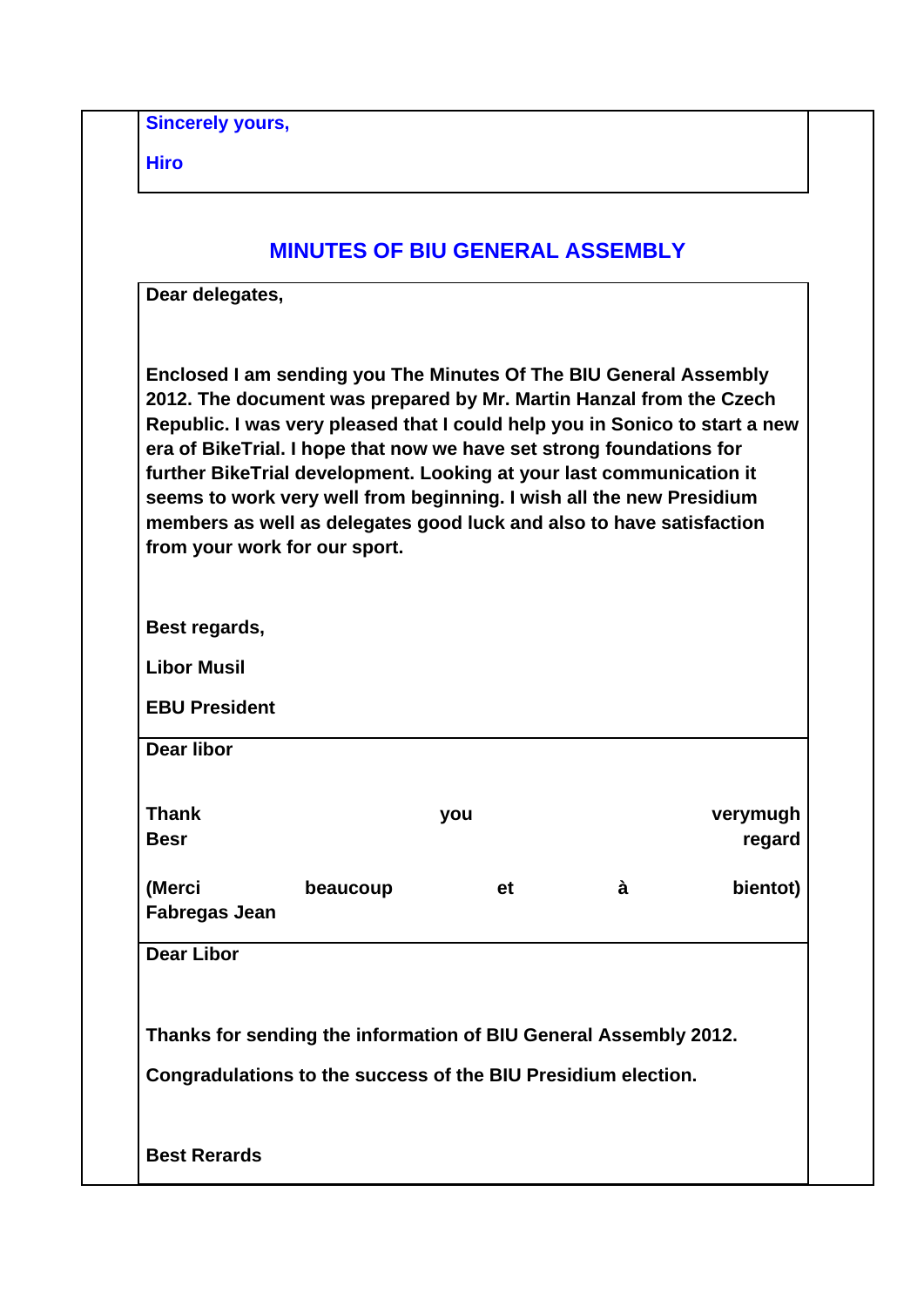**Jason**

**Dear Libor,**

**thank you very much.**

**Best regards,**

**Giuliano**

**Dear Hirano,**

**I know, in Sonico, you come to President elected for the new B.I.U., congratulations. I hope, you with a new Presidium will be good for the BikeTrial future….have a good work….**

**Pere Pi**

# **COMMENT FOR THE NEWS**

**Dear Hiro and all,**

**Good to see a lot of people discuss about many good ideas & works in BIU news, very positive! Just don't forget the scratch, Jury :) important first step. I'm happy finally BIU start to make an official website, I would prefer:**

**www.biu.org**

**or**

**www.biketrialunion.com.**

**I suggest when it's done, please update the file about biketrial on wikipedia too.**

**All the best!**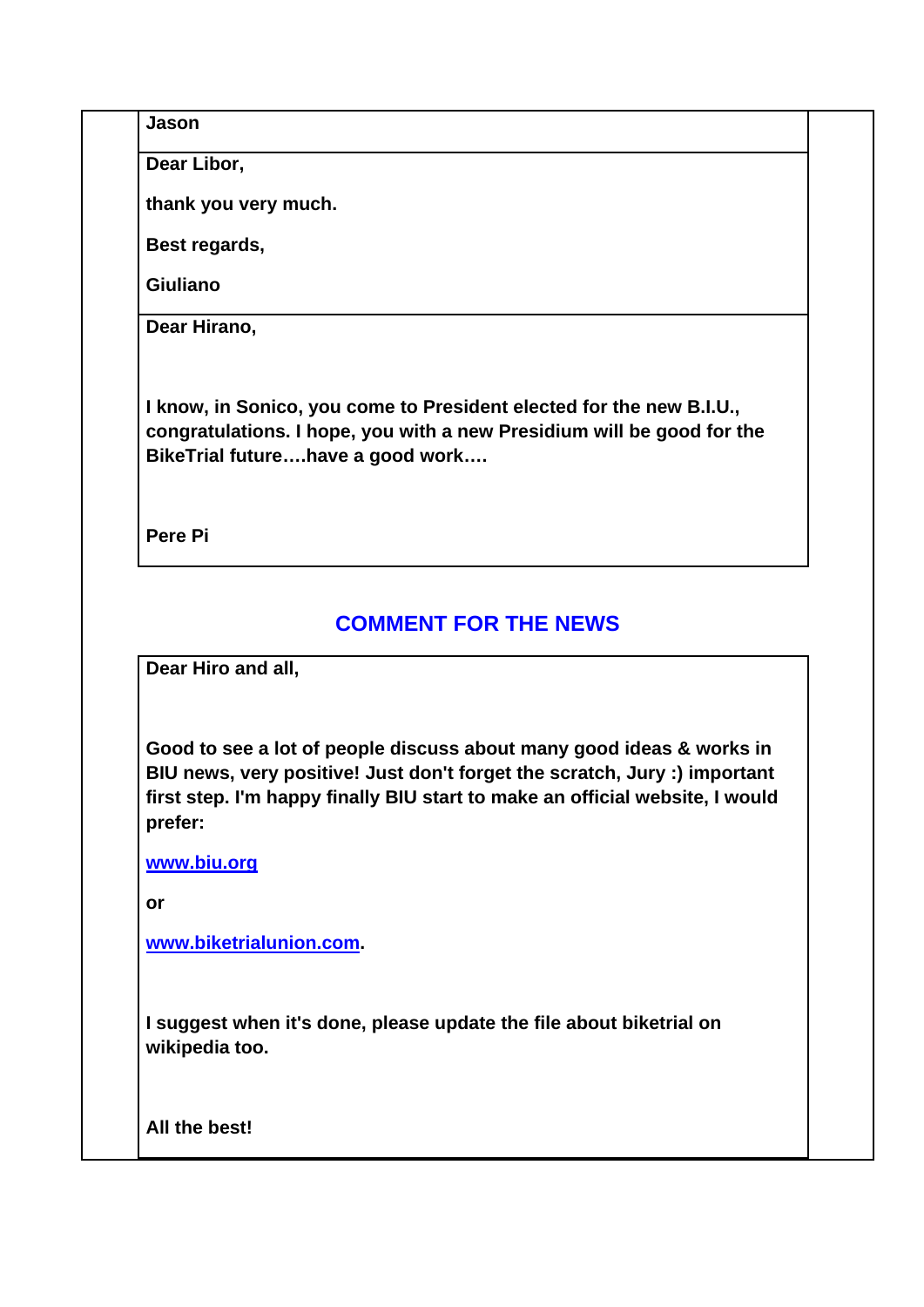**Yosnison Maretsa**

**INDONESIA**

**Dear Hiro**

**Thanks for the news. Seems many things. If all BIU Committee menbers are confirmed would you publish the list? I will make a webpage for WBC 2012 soon, no I can't find the Logo of Italy round and wait for Giuliano's reply.**

**Best Regads**

**Jason**

**Dear Giuliano** 

**If you have the Logo of WBC Italy round please send to me for using on WBC webpage.**

**Best Regards**

**Jason**

### **WEB SITE**

**Dear Hiro and all,**

**Good to see a lot of people discuss about many good ideas & works in BIU news, very positive! Just don't forget the scratch, Jury :) important first step.**

**I'm happy finally BIU start to make an official website, I would prefer:**

**www.biu.org**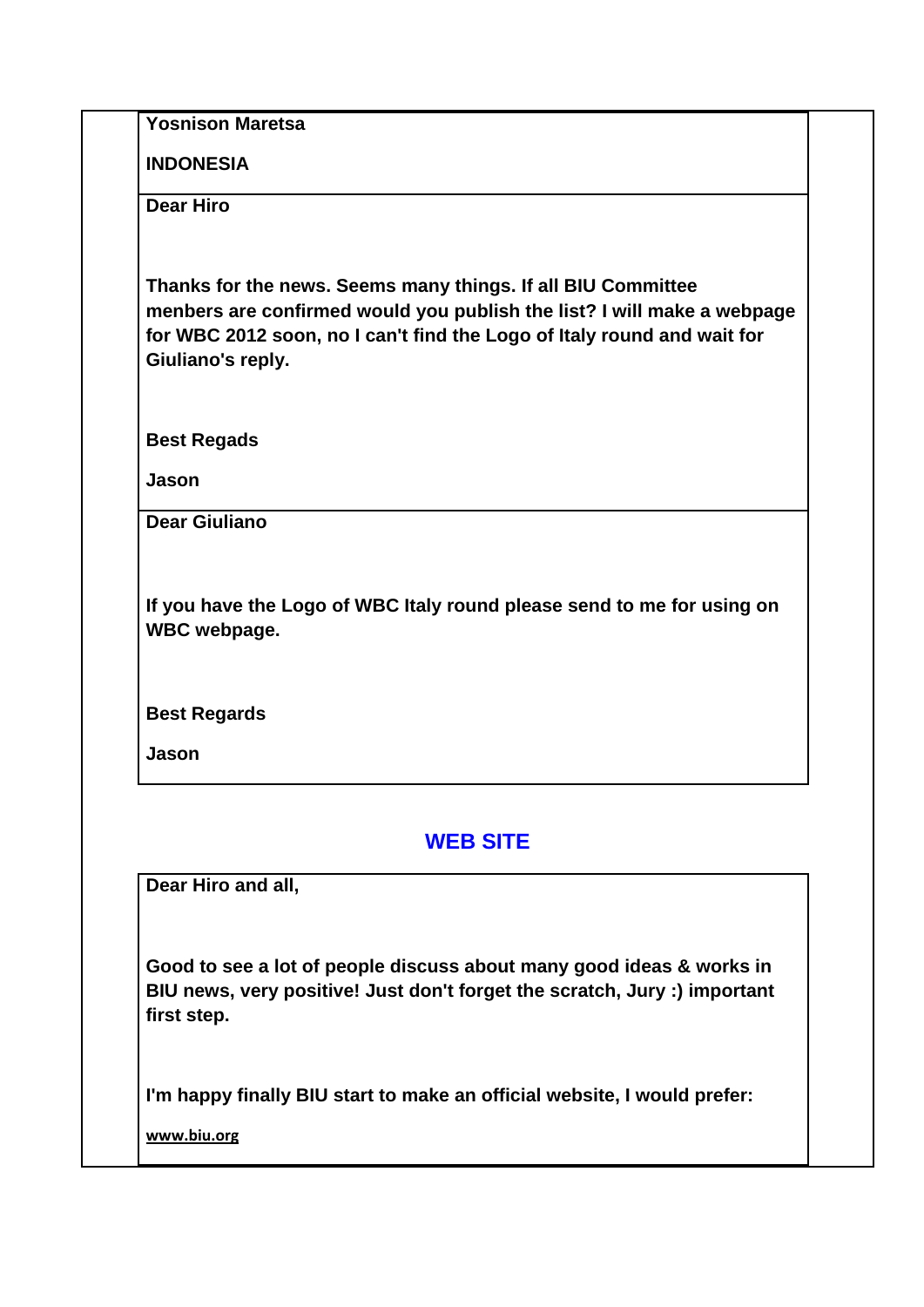**or**

**www.biketrialunion.com.**

**I suggest when it's done, please update the file about biketrial on wikipedia too.**

**All the best!**

**Yosnison Maretsa**

**INDONESIA**

**Dear Yosnison,**

**unluckily the web site www.biketrial.com is not available. I am in contact with the web master of biketrial.com that is a little bit confused (they talk about Trials – UCI and use the name of our Sport) but without success. In this moment Presidium is deciding between two solution.**

**www.biketrialunion.com**

**www.biketrialinternational.com**

**the second one have too much votes of the first. I think we will finish to use the second one. But the name is not a big problem. The question is the important contribute of all National Delegation like you. I hope you will be ready to send us a lot of information to publish in the new web site.**

**Best regards,**

**Giuliano**

**Dear Giuliano,**

**How about www.biu.org? It's my pleasure to send any information needed, I hope we could contribute. Can't wait for BIU official website.**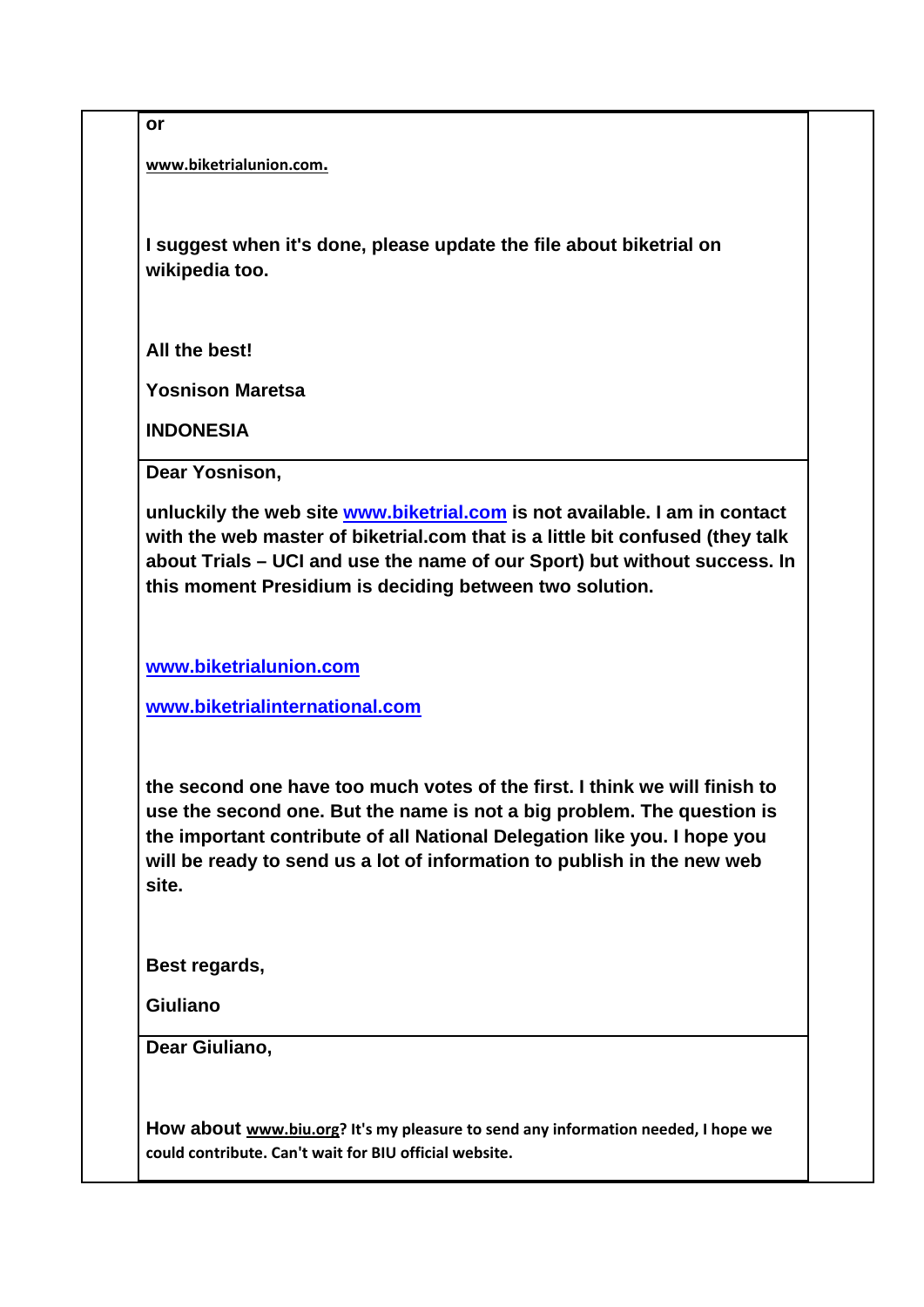| All the best! |
|---------------|
|               |

**Yosnison Maretsa**

**INDONESIA**

### **RANKING 2012 AND SCRATCH**

**Dear Sport friends,**

**We should forward many things but before anything, we should finish WBC things.** 

#### **(1) Scratch**

**It is important to have approval for the ranking of 2012 and we jury should decide the promotion to Elite in 2013 from scratch. Up to now I got answer mail from Stefan, Giuliano, Radim? I am waiting for the answer from the rest. After that, we should discuss with watching the ranking and think the possibility.**

**(2) Website**

**Thanks for forwarding it.**

**Sincerely yours,**

**Hiro**

**For me the ranking is OK, whit promote 4 riders to Elite.**

**Best regards**

**Josep Abant**

**Dear Josep,**